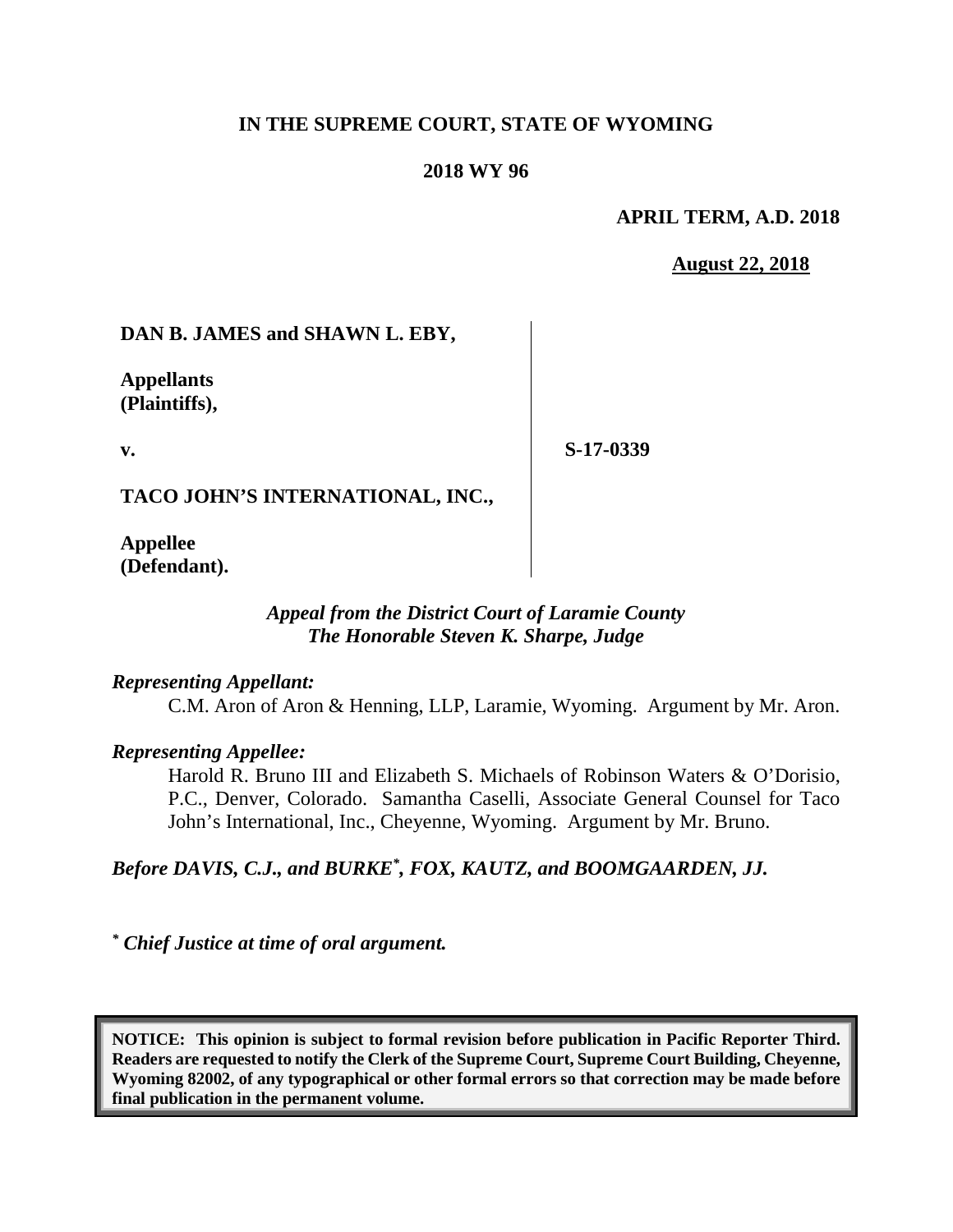### **BOOMGAARDEN, Justice.**

[¶1] Dan B. James and Shawn L. Eby appeal from the district court's order granting summary judgment, which found Taco John's International, Inc. (TJI) properly terminated the two corporate executives for violating their employment agreements. We affirm.

### *ISSUES*

- [ $[$ [2] We condense, rephrase, and reorganize the issues on appeal as follows:<sup>[1](#page-1-0)</sup>
	- I. Is TJI entitled to summary judgment because the employment agreements unambiguously prohibited Mr. James and Mr. Eby from forming a new company and seeking other franchise opportunities while employed by TJI?
		- a. Are the employment agreements ambiguous, thus requiring consideration of parol evidence to determine the parties' intent?
		- b. Do genuine issues of material fact preclude summary judgment?
	- II. Did TJI's President and Chief Executive Officer (CEO) have apparent authority to allow Mr. James' and Mr. Eby's participation in a business venture unrelated to TJI and contrary to the terms of their employment agreements?

# *FACTS*

[¶3] Mr. James and Mr. Eby were franchise executives with decades of experience in the fast food industry. In May 2013, TJI hired Mr. James as its Chief Development Officer, and Mr. Eby as its Vice President of Operations, at the behest of Jeff Linville, TJI's recently hired President and CEO (collectively referred to as the Linville Team). At the time they were hired, Mr. James and Mr. Eby executed nearly identical employment agreements requiring both to "devote all of [their] time, attention, knowledge and skills solely to the business and interest of Employer." Employment Agreements, Section V. The employment agreements permit termination for cause without advance notice "[i]n

<span id="page-1-0"></span> $1$  TJI offers alternative grounds for upholding summary judgment and, alternatively, requests we limit available damages on remand. Because we affirm summary judgment on the same grounds as the district court, we do not consider TJI's additional issues.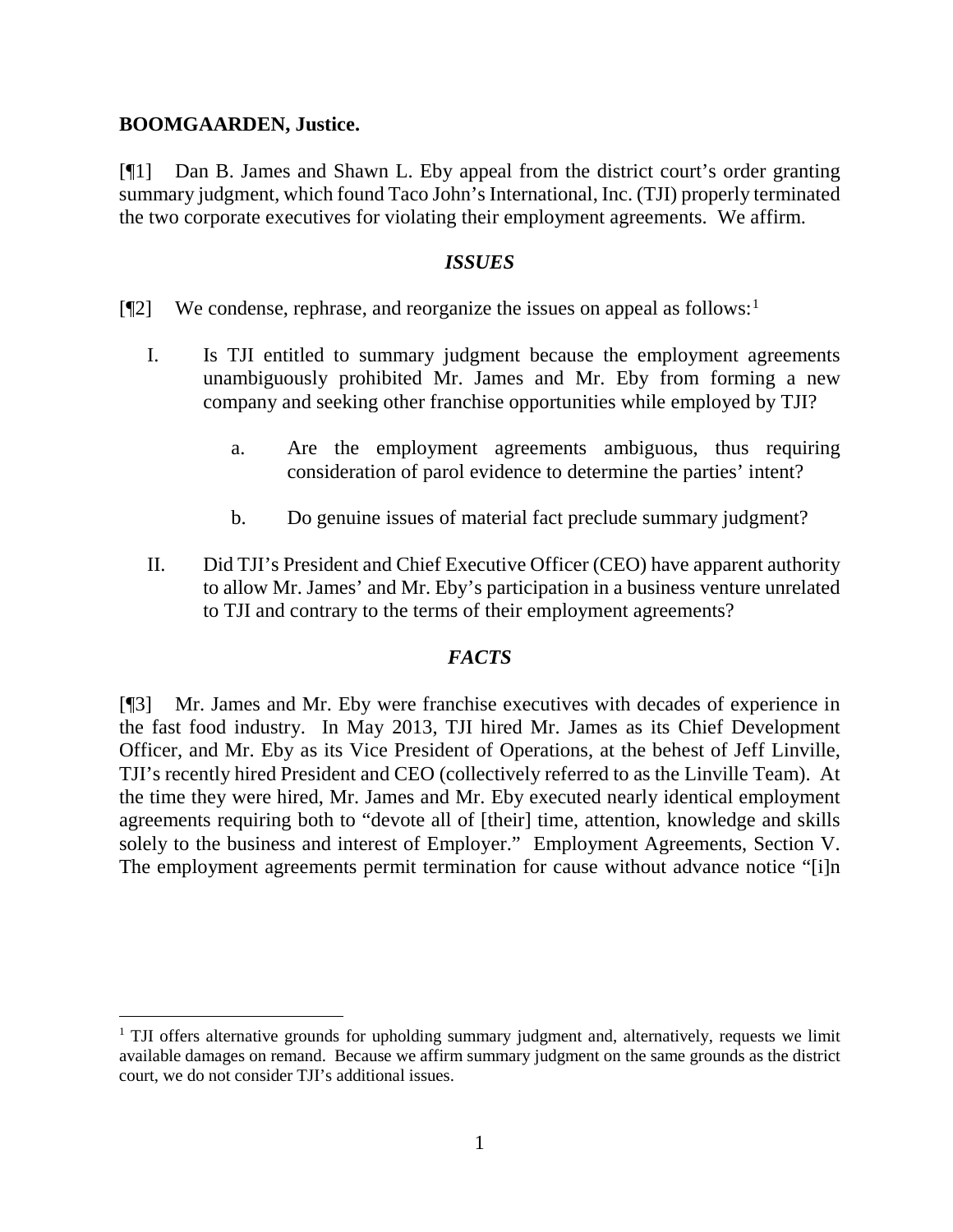the event of any violation by Employee of any of the terms of this Agreement.  $\ldots$ ." Employment Agreements, Section XII (B).

[¶4] In mid-2016, Mr. Linville informed TJI's compensation committee of his wife's desire to become a Beef Jerky Outlet (BJO) franchisee as her "hobby" and that he, Mr. James, and Mr. Eby would be investors in her business. The compensation committee informed TJI's general counsel of the Linville Team's plan to invest in the BJO franchise. Around this time, TJI's Chief Financial Officer (CFO) became concerned about a trip the Linville Team took to Tennessee. TJI's general counsel and CFO investigated the matters and discovered the Linville Team's participation in the BJO venture included more than investing capital as represented by Mr. Linville. They discovered the following information.

[¶5] Mr. James and Mr. Eby participated in a conference call to learn about the BJO franchise and viewed a BJO webinar from TJI's corporate offices in Cheyenne, Wyoming in the spring of 2016. On April 25, 2016, Mr. Linville created and registered a Colorado entity, Last Bite Jerky, LLC, for their BJO venture and listed the Linville Team as its sole members. In May of 2016, the Linville Team drafted a business plan to present to BJO and to aid in obtaining financing. The business plan stated Mr. Linville, Mr. James, and Mr. Eby were the company's sole "partners" and provided the following "ownership responsibilities":

> Each member of our management team will share in all decisions, however, we will use our expertise in the following manner. Shawn Eby will have the responsibilities of all operational decisions, including hiring, training, inside sales building, cleanliness, and inventory management. Dan James will be responsible for all real estate decisions, market viability and lease negotiations. He will also oversee the buildout process. Jeff Linville will handle some administrative costs and marketing of the business. Also, Sharon Linville is a C.P.A. and will handle the administrative side (taxes, accounting, payroll, etc.).

The business plan also stated the company's goal of owning two franchises by the end of 2016 and progressively acquiring more for a total of fifteen by the end of 2021. Mr. Linville saved the business plan on TJI's internal network. The Linville Team also executed a comprehensive operating agreement for Last Bite Jerky, LLC, stating Mr. James, Mr. Eby, and Mr. Linville would manage the business as members. Mr. Linville

<span id="page-2-0"></span><sup>&</sup>lt;sup>2</sup> The employment agreements permit termination without cause and without advance notice; however, severance pay is required if termination occurs without cause with less than two weeks' notice. Employment Agreements, Section XII (B).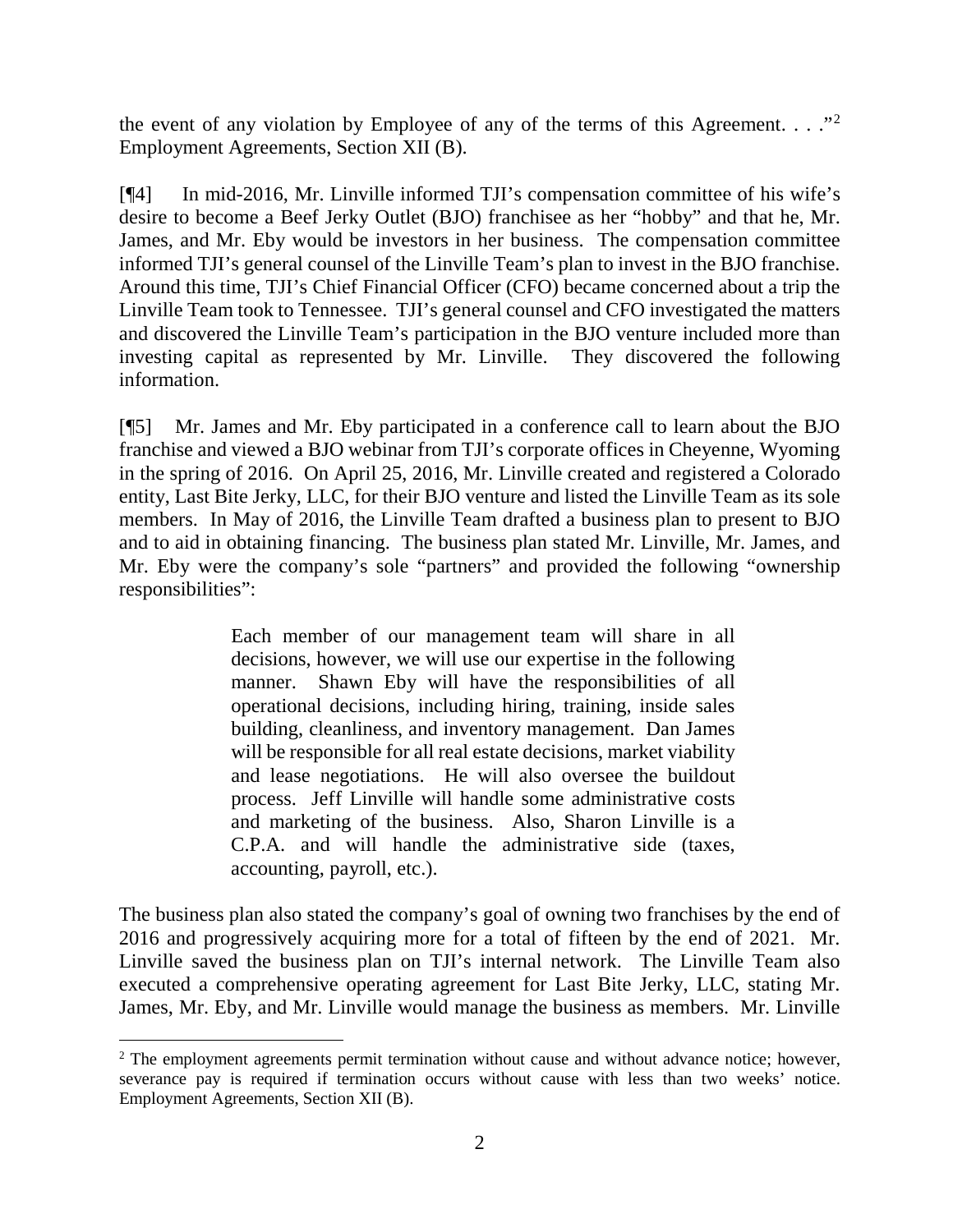provided the operating agreement to BJO. On June 13, 2016, Mr. James sought financing to fund the new business venture, and, in July 2016, loan applications were circulated using the Linville Team's TJI email accounts. The Linville Team also visited BJO headquarters and met with BJO executives while on a trip to Tennessee for TJI business purposes. They also scouted for potential BJO locations in Colorado and Wyoming. TJI's general counsel and CFO reported these findings to TJI's board of directors. The board terminated Mr. James' and Mr. Eby's employment for cause on August 12, 2016, effective immediately.

[¶6] Mr. James and Mr. Eby filed a lawsuit against TJI asserting breach of the employment agreements and seeking damages in excess of \$1,000,000 each.<sup>[3](#page-3-0)</sup> TJI moved for summary judgment. On October 30, 2017, the district court granted the motion, finding the employment agreements unambiguously precluded Mr. James and Mr. Eby from forming a new company and seeking other franchise opportunities while still employed as senior executives at TJI. The district court determined the undisputed facts detailing Mr. James' and Mr. Eby's involvement in forming a new company and pursuing other franchise opportunities were sufficient to support their termination even though they never invested any money in Last Bite Jerky, LLC, and the BJO venture never materialized. Mr. James and Mr. Eby timely filed a notice of appeal on November 29, 2017. [4](#page-3-1)

#### *STANDARD OF REVIEW*

[¶7] We review an order granting summary judgment de novo, giving no deference to the district court's determinations. *Lindsey v. Harriet*, 2011 WY 80, ¶ 18, 255 P.3d 873, 880 (Wyo. 2011) (citations omitted). Summary judgment is appropriate when there are no genuine issues as to any material fact and the moving party is entitled to judgment as a matter of law. *Id.* (citing W.R.C.P. 56(c); [5](#page-3-2) *Snyder v. Lovercheck,* 992 P.2d 1079, 1083 (Wyo. 1999)). "We review a summary judgment in the same light as the district court, using the same materials and following the same standards." *Leeks Canyon Ranch, LLC v. Callahan River Ranch, LLC*, 2014 WY 62, ¶ 12, 327 P.3d 732, 737 (Wyo. 2014) (citations omitted). We examine "the record from the viewpoint most favorable to the

<span id="page-3-0"></span><sup>&</sup>lt;sup>3</sup> Mr. Linville also sued TJI, but later dismissed his claims. Thereafter, Mr. James and Mr. Eby amended the complaint to omit references to Mr. Linville. The district court treated their cause of action against TJI as a breach of contract and not wrongful termination, as pled in the amended complaint. Mr. James and Mr. Eby did not contest the district court's characterization of their claim. Mr. James and Mr. Eby also sued TJI's general counsel and CFO for defamation but did not appeal the order granting summary judgment to defendants on that claim.<br><sup>4</sup> Prior to filing the notice of appeal, Mr. James and Mr. Eby moved the court to vacate its order granting

<span id="page-3-1"></span>summary judgment pursuant to W.R.C.P.  $59(a)(1)(F)$ . The district court summarily denied the motion on December 21, 2017.

<span id="page-3-2"></span><sup>5</sup> This rule was amended in 2017, and the cited language now appears at W.R.C.P. 56(a).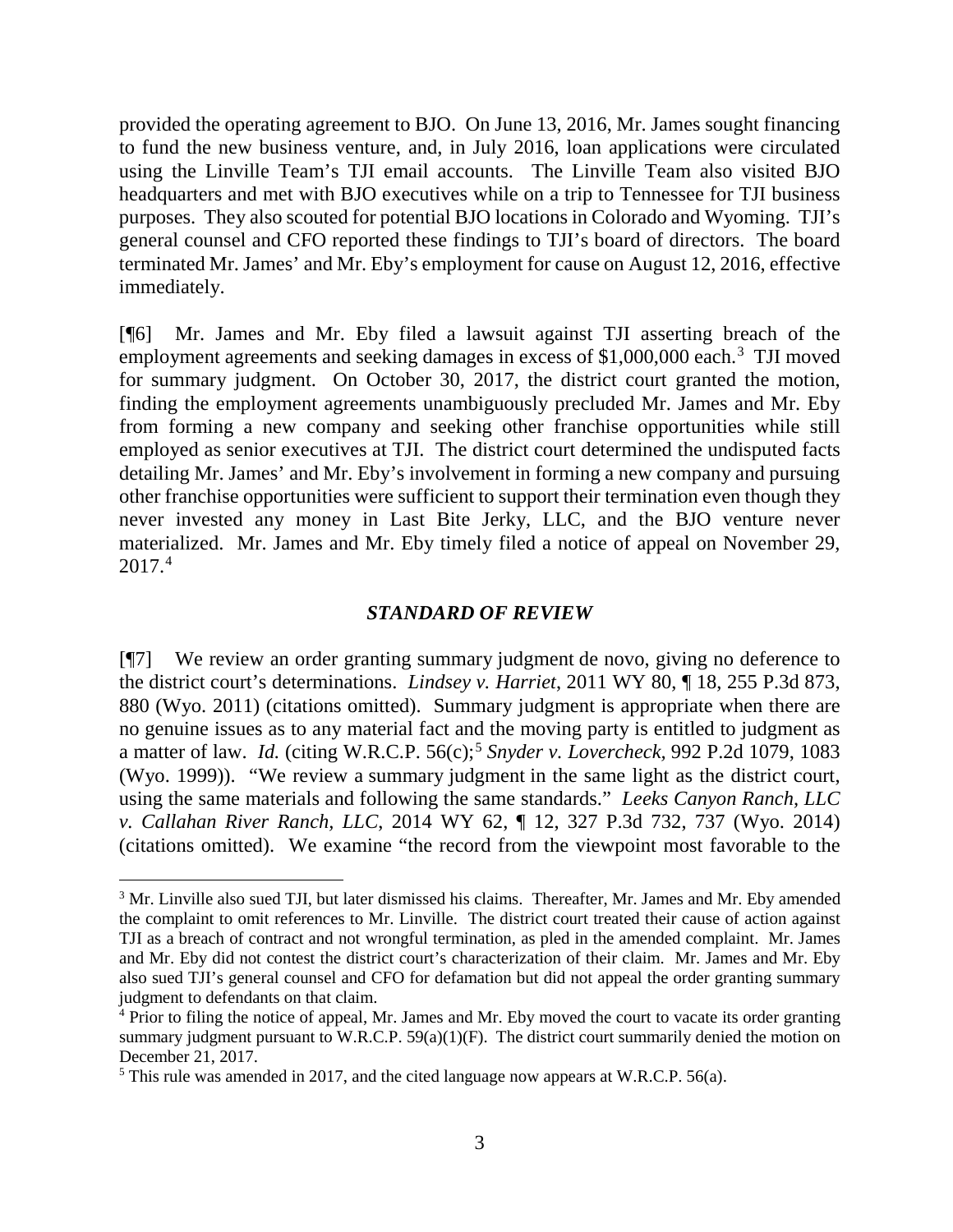party opposing the motion, giving to him all favorable inferences to be drawn" therefrom. *Fayard v. Design Comm. of Homestead Subdivision*, 2010 WY 51, ¶ 9, 230 P.3d 299, 302 (Wyo. 2010) (citations omitted).

[¶8] "The party requesting summary judgment bears the initial burden of establishing a prima facie case that no genuine issue of material fact exists, and that summary judgment should be granted as a matter of law." *Bogdanski v. Budzik*, 2018 WY 7, ¶ 18, 408 P.3d 1156, 1160 (Wyo. 2018) (citations omitted). After making a prima facie showing, the burden shifts to the opposing party to provide "competent evidence admissible at trial showing there are genuine issues of material fact." *Jones v. Schabron*, 2005 WY 65, ¶ 10, 113 P.3d 34, 37 (Wyo. 2005) (citations omitted); *see also Bogdanski*, ¶ 18, 408 P.3d at 1160 (citations omitted). "The party opposing the motion must present specific facts; relying on conclusory statements or mere opinion will not satisfy that burden, nor will relying solely upon allegations and pleadings." *Bogdanski*, ¶ 18, 408 P.3d at 1161 (citations omitted). "A material fact is one which, if proved, would have the effect of establishing or refuting an essential element of the cause of action or defense asserted by the parties." *Claman v. Popp*, 2012 WY 92, ¶ 21, 279 P.3d 1003, 1011 (Wyo. 2012) (citation omitted).

[¶9] Specific to summary judgment based on contract interpretation,

[t]he initial question of whether the contract is capable of being understood in only one way is a question of law for the court. If the court determines that the contract is capable of being understood in only one way, then the language used in the contract expresses and controls the intent of the parties. In such case, the next question, what is that understanding or meaning, is also a question of law. When we review the district court's summary judgment decisions that a contract is capable of being understood in only one way and what that understanding is, we accord no deference to those decisions.

*Leeks Canyon Ranch, LLC*, ¶ 12, 327 P.3d at 737 (citation omitted). "If the language is not clear or there are other material issues of fact, summary judgment is not appropriate." *Fayard*, ¶ 10, 230 P.3d at 302.

# *DISCUSSION*

*I. Is TJI entitled to summary judgment because the employment agreements unambiguously prohibited Mr. James and Mr. Eby from forming a new company and seeking other franchise opportunities while employed by TJI?*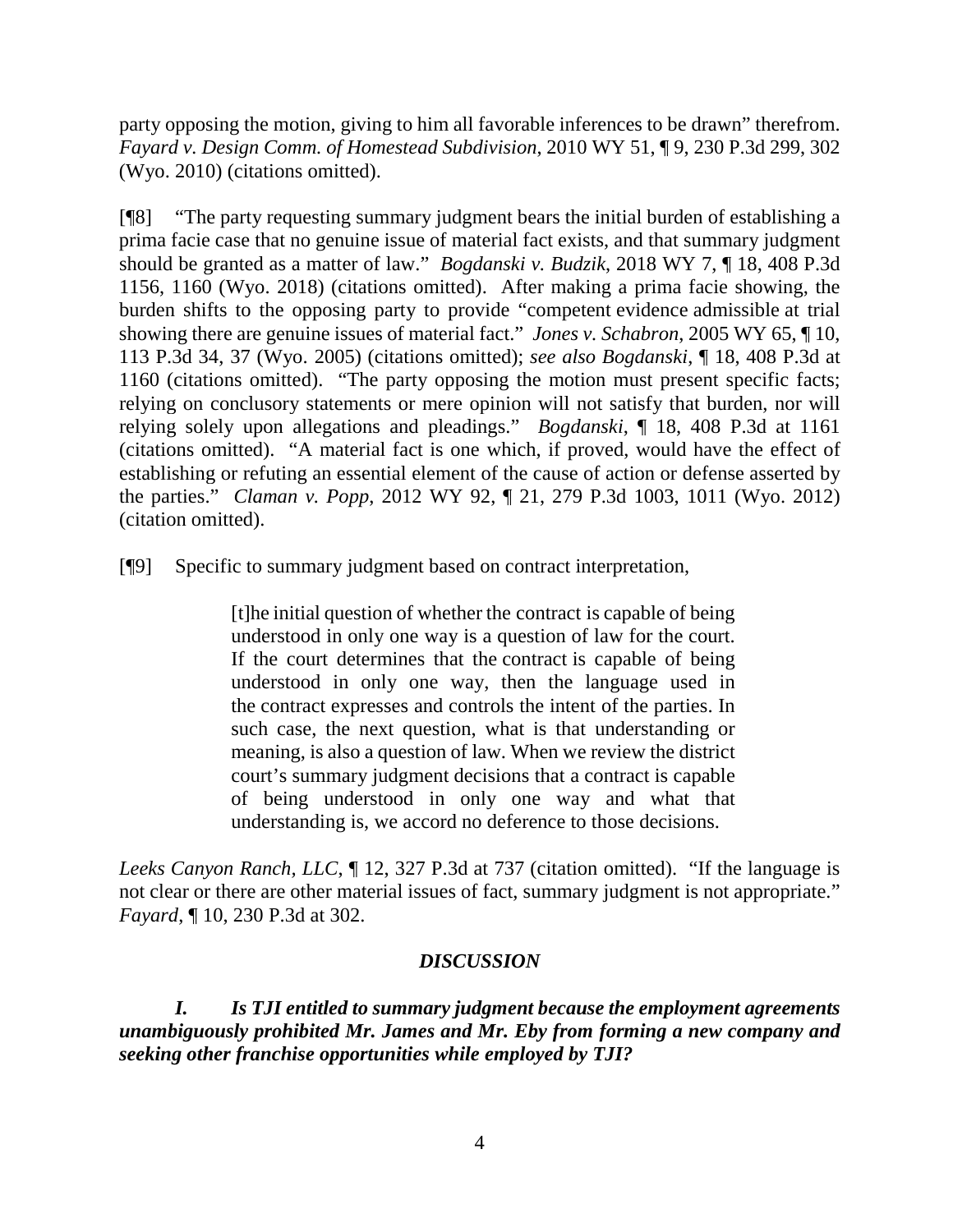[¶10] Mr. James and Mr. Eby contend the parties did not intend the employment agreements to restrict Mr. James' and Mr. Eby's activities solely to TJI's business and interests, as the district court determined. They assert the employment agreements are ambiguous and require parol evidence, which the district court refused to consider, to determine the parties' intent. Mr. James and Mr. Eby argue the district court misinterpreted the agreements and reached erroneous conclusions by improperly relying on the "bare words" of Section V, and disregarding the remainder of the contractual language, the circumstances of employment, the customs and practices of TJI, and the directives from the President/CEO. They further argue that the court improvidently granted summary judgment because disputed issues of material fact exist concerning any purported violations of the employment agreements.

# **A. Contract Interpretation**

[¶11] Our "fundamental goal of contract interpretation is to determine the intent of the parties." *Pope v. Rosenberg*, 2015 WY 142, ¶ 20, 361 P.3d 824, 830 (Wyo. 2015) (citing *Whitney Holding Corp. v. Terry,* 2012 WY 21, ¶ 36, 270 P.3d 662, 673 (Wyo. 2012)). "[T]he words used in the contract are afforded the plain meaning that a reasonable person would give to them." *Hunter v. Reece*, 2011 WY 97, ¶ 17, 253 P.3d 497, 502 (Wyo. 2011) (citation omitted). We employ common sense and "ascribe the words with a rational and reasonable intent." *Ultra Res., Inc. v. Hartman*, 2010 WY 36, ¶ 22, 226 P.3d 889, 905 (Wyo. 2010).

[¶12] Ambiguity exists where indefiniteness of expression or double meaning obscures the parties' intent. *Comet Energy Servs., LLC v. Powder River Oil & Gas Ventures, LLC*, 2008 WY 69, ¶ 11, 185 P.3d 1259, 1263 (Wyo. 2008) (citation omitted). "[D]isagreement among the parties to a contract as to the contract's meaning does not mean that contract is ambiguous." *Claman*, ¶ 27, 279 P.3d at 1013 (citation omitted). If the provisions are clear and unambiguous, we discern the parties' intent from the four corners of the document and enforce the contract as written. *Id.* ¶ 26, 279 P.3d at 1013 (citations omitted). "[W]e interpret [the] contract as a whole, reading each provision in light of all the others to find their plain meaning." *Id.* ¶ 28, 279 P.3d at 1013 (citations omitted). Further, "[w]e presume each provision in a contract has a purpose, and we avoid interpreting a contract so as to find inconsistent provisions or so as to render any provision meaningless." *Id.* (citation omitted).

[ $[13]$ ] Mr. James and Mr. Eby contend the term "all," as used in Section V – Other Employment, is ambiguous because, when given its literal meaning, it prohibits them from shoveling sidewalks or mowing the lawn on Saturdays and attending church on Sundays. They also assert the employment agreements are ambiguous because Section V is inconsistent with Section II – Best Efforts of Employee, which provides: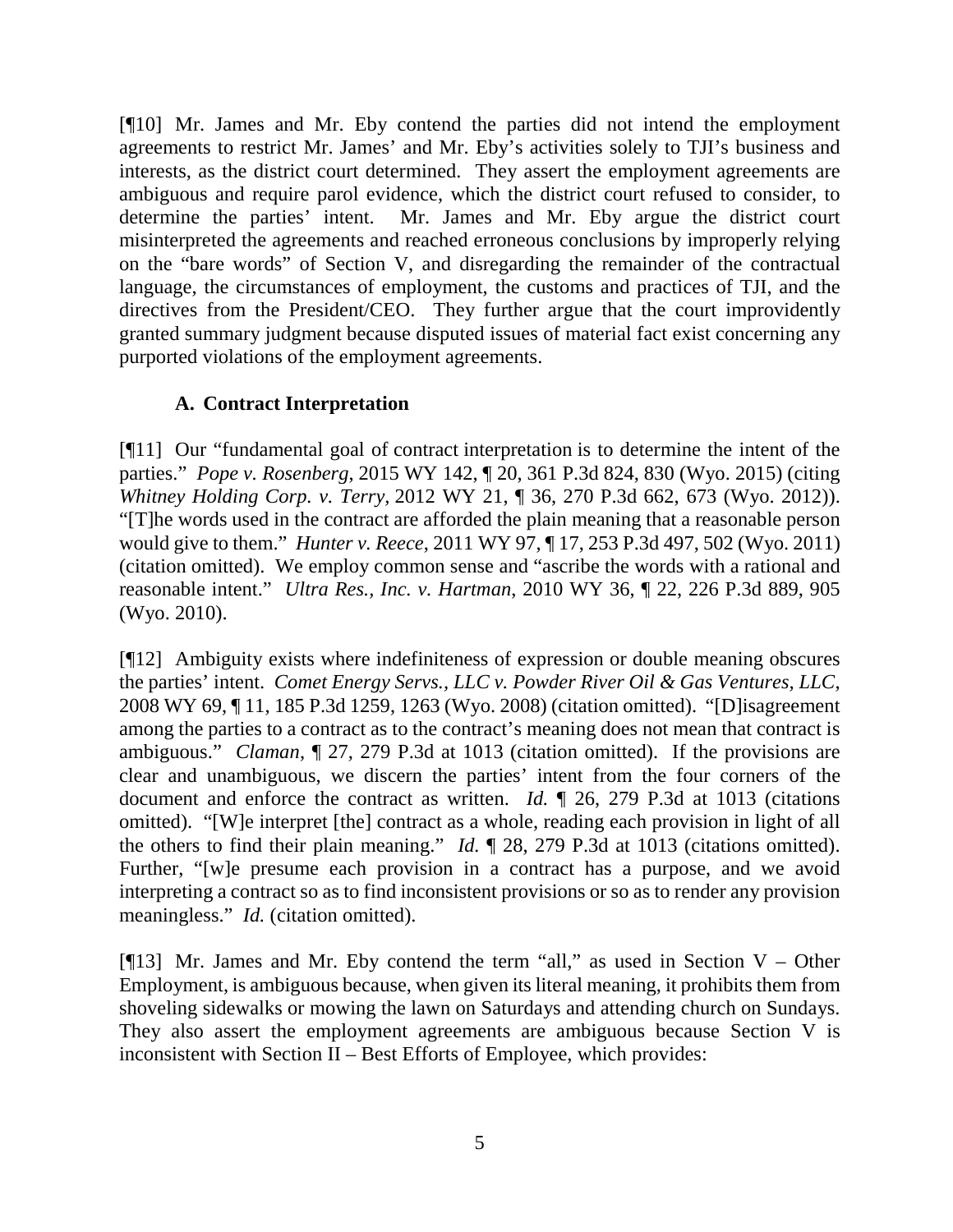Employee agrees that he or she at all times will faithfully, industriously and to the best of his (her) ability, experience and talents perform all of the duties that maybe required of and from him (her) pursuant to the express terms of this Agreement to the satisfaction of Employer. Such duties shall be rendered at such place or places as Employer shall in good faith require or as the interest, needs, business opportunity of Employer requires. Employee shall not, directly or indirectly, engage or participate in activities, which are in conflict with the best interests of the Employer.

Mr. James and Mr. Eby further assert the district court erred by failing to consider parol evidence to determine the parties' intent due to the ambiguities existing in the agreements. [6](#page-6-0)

[¶14] To the contrary, we conclude the employment agreements unambiguously prohibited Mr. James and Mr. Eby from exploring, forming, or participating in other business ventures not related to TJI. Section V is contained in an "Employment Agreement" under the heading of "Other Employment," and explicitly requires Mr. James and Mr. Eby to "devote **all** of his (or her) time, attention, knowledge and skills solely to the **business** and interest **of Employer**." Employment Agreements, Section V (emphasis added). In this context, the term "all" is not ambiguous; it clearly refers to Mr. James' and Mr. Eby's business-related activities and cannot be reasonably interpreted to include the personal activities Mr. James and Mr. Eby suggest. *See, e.g.*, *Whitney Holding Corp.*, ¶ 14, 270 P.3d at 666 (citation omitted) ("A term is ambiguous if, considered in light of the plain language of the entire contract, it is susceptible to more than one reasonable meaning."); *Ultra Res., Inc.*, ¶ 22, 226 P.3d at 905 (citations omitted) (explaining that we employ common sense and "ascribe the words with a rational and reasonable intent."). The clear intent and purpose of Section V, as gleaned from the four-corners of the respective agreements, is to require these two top executives to perform work exclusively for TJI and prohibit them from engaging in any other employment or business ventures

<span id="page-6-0"></span><sup>&</sup>lt;sup>6</sup> In addition, Mr. James and Mr. Eby assert the employment agreements are ambiguous because the term "Employer" is defined as "TJI as a corporation" and does not include TJI's board of directors. Consequently, they argue the board lacked authority to terminate them for cause. This argument is specious. Pursuant to Wyo. Stat. Ann. § 17-16-801(b) (Lexis Nexis 2017), "[a]ll corporate powers shall be exercised by or under the authority of the board of directors of the corporation" and the board's authority is deemed an incorporated term in the employment agreements. *See also Century Ready-Mix Co. v. Lower & Co*., 770 P.2d 692, 696 (Wyo. 1989) (citations omitted) ("We have recognized that statutory provisions become a part of the bargain contemplated by the parties in Wyoming as though the statute actually were included in the terms.").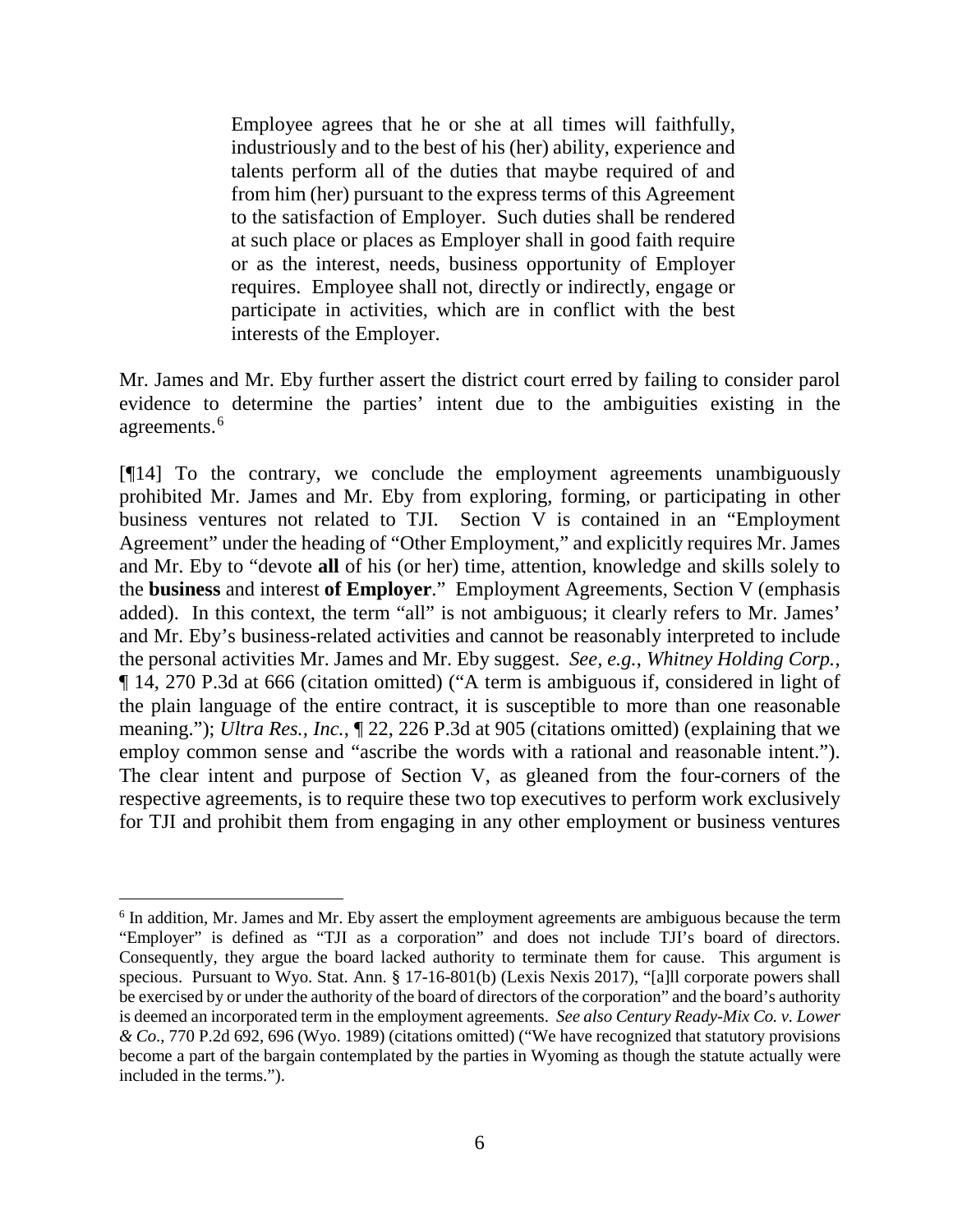unrelated to TJI.[7](#page-7-0) *See Durwood v. Dubinsky*, 361 S.W.2d 779, 789–90 (Mo. 1962) (citations omitted) ("As a general proposition, an employee who contracts to devote his entire time, services and efforts to the business of his employer has no right to use a part thereof in an independent business of his own."); *see also Asmi v. Nasir*, Nos. 316208, 316233, 316234, and 317002, 2014 WL 5690503, at \*7-8 (Mich. Ct. App. Nov. 4, 2014) (determining employee's work for another entity constituted a breach of the employment agreement, which required employee to "devote his 'entire time, attention and energies' to his employment. . ., and prohibited him from engaging in 'other business or professional activities"' except as otherwise expressly provided); *cf. Tejeda v. Toledo Heart Surgeons, Inc.*, 928 N.E.2d 1138, 1144 (Ohio 2009) (explaining the employee did not breach the employment agreement because, based on other provisions in the agreement, the provision requiring the employee to "devote his full time, skill, best efforts and attention to all duties hereunder" could not be interpreted to prohibit outside employment).

[¶15] "'All' means everything," *P & N Investments, LLC v. Frontier Mall Assocs., LP*, 2017 WY 62, ¶ 17, 395 P.3d 1101, 1105 (Wyo. 2017), and in the context of this case, it means every aspect of Mr. James' and Mr. Eby's business-related time, attention, knowledge, and skills had to be devoted to TJI's interests. The employment agreements at issue provide no exceptions authorizing Mr. James and Mr. Eby to pursue, explore, or engage in business ventures unrelated to TJI, though such terms could have been negotiated and included in the agreements if the parties so intended or desired.<sup>[8](#page-7-1)</sup> We must apply the terms of the employment agreements as written and we cannot write exceptions into the document that do not exist. *Comet Energy Servs., LLC*, ¶ 11, 185 P.3d at 1263 (quoting *Amoco Prod. Co. v. EM Nominee P'ship Co.*, 2 P.3d 534, 540 (Wyo. 2000)) ("[W]e will not 'rewrite contracts under the guise of interpretation, and so long as there is no ambiguity, we are bound to apply contracts as they have been scrivened.'").

<span id="page-7-0"></span><sup>&</sup>lt;sup>7</sup> We considered Mr. James' and Mr. Eby's vague assertion that Section V is ambiguous because it is inconsistent with Section II. Seeing no inherent inconsistency between Section II - Best Efforts of Employee and Section V – Other Employment, and because Mr. James and Mr. Eby failed to develop or otherwise provide a cogent argument or citation to relevant authority concerning the alleged conflict, we decline to further address this contention. *See Willey v. Willey*, 2016 WY 116, ¶ 30, 385 P.3d 290, 299– 300 (Wyo. 2016) (citing *Hamburg v. Heilbrun*, 889 P.2d 967, 968 (Wyo. 1995)) (declining to consider an issue that was vague, undefined and to the extent it could be deciphered, it was unsupported by cogent argument or authority).

<span id="page-7-1"></span><sup>8</sup> This point is bolstered by Mr. James' and Mr. Eby's reference to Mr. Linville's employment agreement, which they contend authorizes Mr. Linville to invest in non-competing businesses, including becoming a franchisee. *See also Asmi v. Nasir*, *supra*, (parties negotiated exceptions to contract provision prohibiting outside business and professional activities).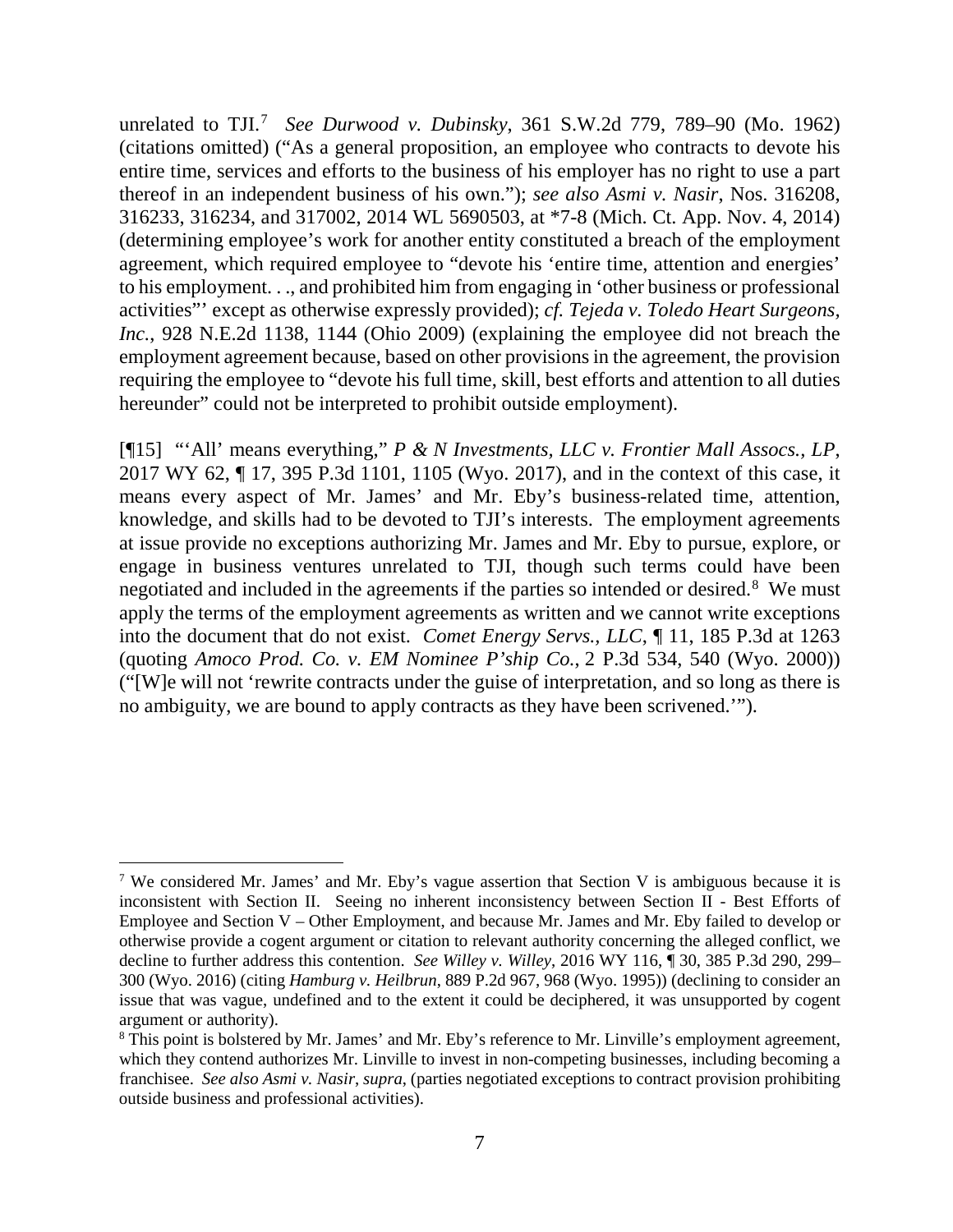[¶16] Our determination that the employment agreements unambiguously prohibit Mr. James and Mr. Eby from exploring, forming, or participating in other business ventures not related to TJI prohibits consideration of parol evidence. *See, e.g.*, *Ultra Res., Inc.*, ¶ 43, 226 P.3d at 909 (citation omitted).

> [E]vidence of circumstances surrounding the execution of a contract may always be shown and is always relevant in determining the contracting parties' intent. The term "surrounding circumstances" refers to the commercial or other setting in which the contract was negotiated and other objectively determinable factors that give a context to the transaction between the parties. Parol evidence, on the other hand, is not admissible to establish contracting parties' intent unless the contract itself is ambiguous. "Parol evidence" refers to prior or contemporaneous collateral agreements of the parties or their understanding of what particular terms in their agreement mean.

*Wells Fargo Bank Wyoming, N.A. v. Hodder*, 2006 WY 128, ¶ 31 n.5, 144 P.3d 401, 412 n.5 (Wyo. 2006) (citing *Hickman v. Groves*, 2003 WY 76, ¶ 11, 71 P.3d 256, 259-60 (Wyo. 2003)). "[T]the function of the parol evidence rule is to prevent parties from supplementing or contradicting the terms of the contract." *Mullinnix LLC v. HKB Royalty Tr.*, 2006 WY 14, ¶ 25, 126 P.3d 909, 920 (Wyo. 2006) (citations omitted). Mr. James and Mr. Eby submitted evidence purporting to demonstrate *they* did not intend to restrict their business activities to TJI's business and interest. "[E]vidence of the parties' subjective intent is not relevant or admissible in interpreting a contract[,]" *Claman*, ¶ 27, 279 P.3d at 1013, and it is inappropriate to consider such parol evidence, where, as here, the contract is unambiguous.

# **B. Absence of Genuine Issues of Material Fact**

[¶17] Having determined the employment agreements unambiguously prohibited Mr. James and Mr. Eby from forming a new company and seeking other franchise opportunities while employed by TJI (e.g., devoting time, attention, knowledge, and skills to business ventures other than TJI), we next review whether genuine issues of material fact exist regarding whether Mr. James and Mr. Eby breached their agreements.

[¶18] TJI submitted evidence in support of summary judgment detailing Mr. James' and Mr. Eby's efforts in forming a new company and pursing the BJO venture while still employed as top executives for TJI: they engaged in conference calls, reviewed a webinar, scouted real estate, explored financing options and circulated loan documents for the BJO project, helped create and register a limited liability company for the BJO venture, and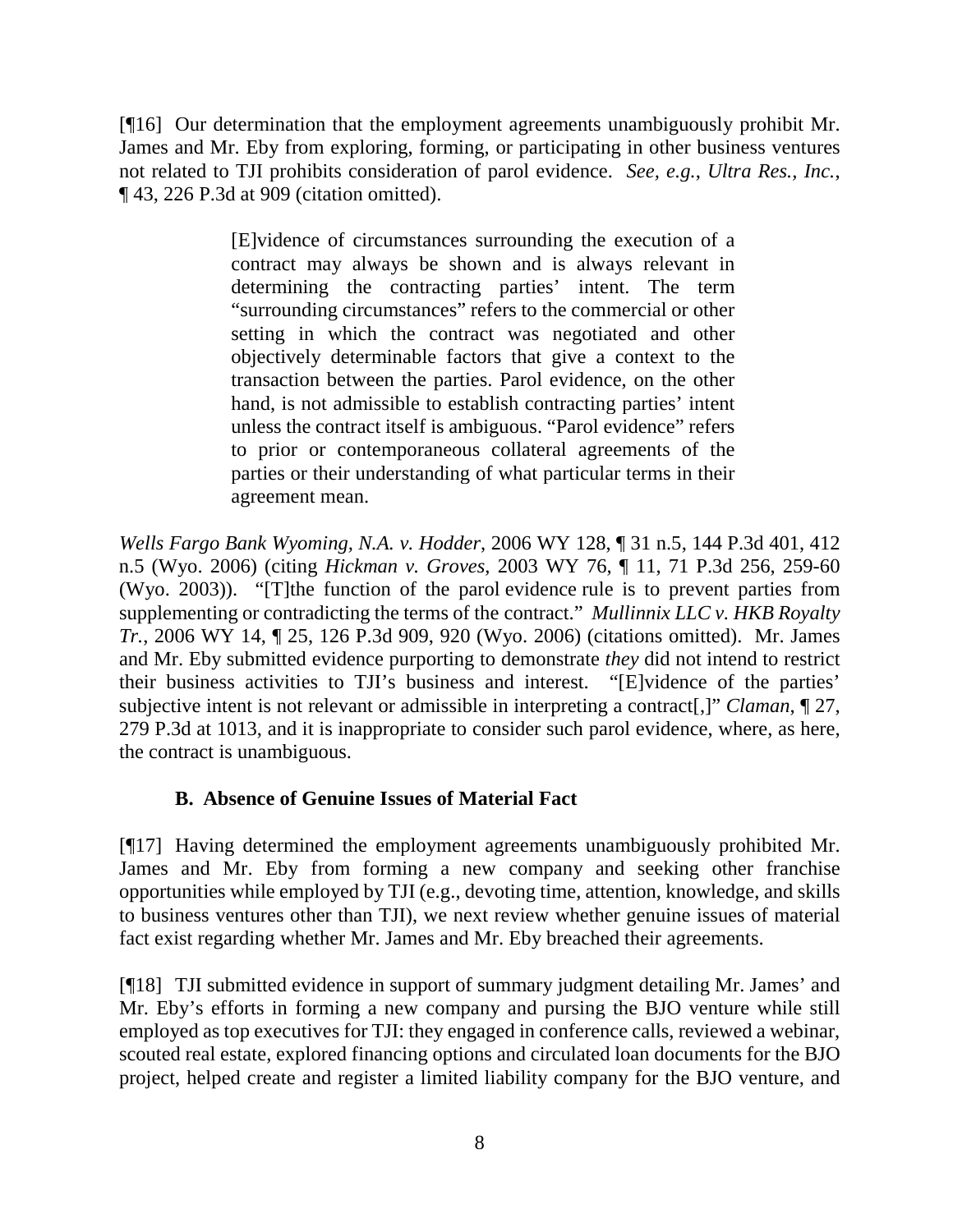drafted a business plan and operating agreement, *inter alia*. Many of these activities occurred using TJI resources and during TJI business hours. These facts establish that Mr. James and Mr. Eby expended time, attention, knowledge, and skills to business activities unrelated to TJI's business and interests, and thus, satisfied TJI's burden to present a prima facie showing that Mr. James and Mr. Eby violated Section V of their respective employment agreements.

[¶19] The burden consequently shifted to Mr. James and Mr. Eby to come forward with competent, admissible evidence disputing TJI's evidence and demonstrating the existence of a genuine issue of material fact requiring a trial to determine whether a breach occurred. *See Hatton v. Energy Elec. Co.*, 2006 WY 151, ¶ 9, 148 P.3d 8, 12-13 (Wyo. 2006) (citations omitted). Mr. James and Mr. Eby failed to satisfy their burden. Instead, they baldly asserted TJI's facts were merely introductory statements, were misstatements or partial statements, or were disputed facts, without reference to any supporting evidence. Bald assertions and conclusory statements are insufficient to establish a genuine issue of material fact. *In re Estate of McLean*, 2004 WY 126, ¶ 15, 99 P.3d 999, 1005 (Wyo. 2004) (citations omitted) (explaining "conclusory statements, mere opinions, or categorical assertions of ultimate facts without supporting evidence are insufficient to establish some disputed issue of material fact.").

[¶20] Mr. James and Mr. Eby further opposed TJI's motion for summary judgment by arguing the following additional facts were material and in dispute:

- 1. The Tennessee trip was for TJI business;
- 2. The proposed BJO project never materialized;
- 3. Mr. Linville's employment agreement allowed the BJO project, was approved at the time of hiring Mr. Eby, and was approved by TJI's compensation committee;
- 4. Mr. James' and Mr. Eby's participation in the BJO project was authorized by Mr. Linville in his capacity as TJI's President/CEO; <sup>[9](#page-9-0)</sup>
- 5. The Tennessee trip expense reports were proper and true.

These additional facts are not material because they in no way refute the material facts TJI relied on to show Mr. James and Mr. Eby devoted time, attention, knowledge, and skill to the BJO venture in violation of Section V of the employment agreements with TJI. The employment agreements permit termination for cause for "*any* violation" of "*any* of the terms" of the agreements. Employment Agreements, Section XII(B) (emphasis added). It is immaterial whether the purpose of the Tennessee trip was for TJI business and whether the associated expense reports were proper and true in light of the other undisputed evidence demonstrating violations of Section V.

<span id="page-9-0"></span> $\overline{a}$ <sup>9</sup> Mr. James' and Mr. Eby's contention that Mr. Linville, as President/CEO, authorized their participation in the BJO project is discussed in Issue II below.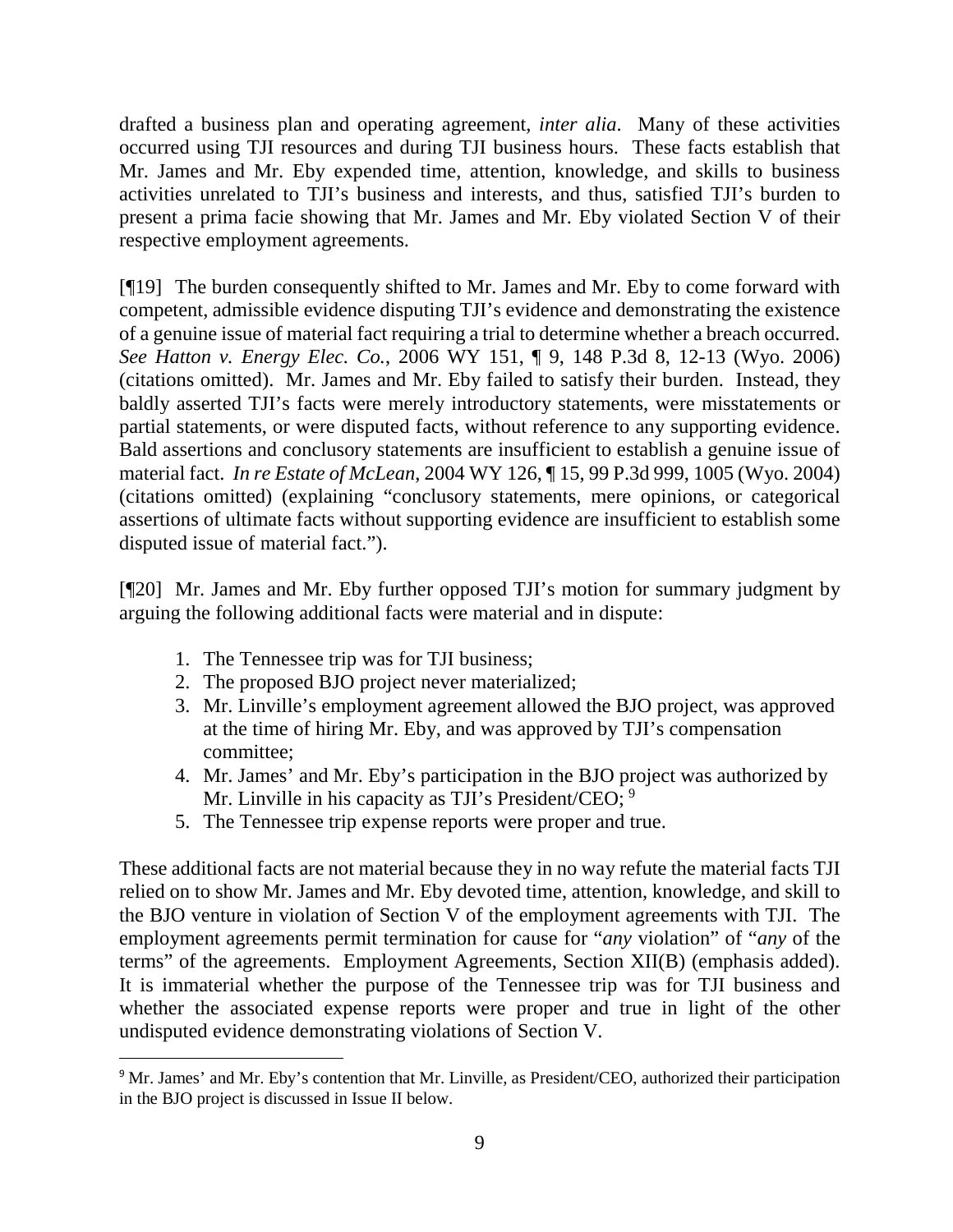[¶21] It is also immaterial that the BJO project never materialized after Mr. James' and Mr. Eby's termination because the formation of a new entity and the initial steps taken towards acquiring a business unrelated to TJI, alone, constitute a violation of Section V. The employment agreements required Mr. James and Mr. Eby to devote all of their time and attention to TJI business – not to an unrelated business venture. The agreements do not require that the unrelated business venture be successful or that Mr. James and Mr. Eby receive compensation from the unrelated venture before a violation of Section V occurs.

[¶22] The evidence suggesting Mr. Linville's employment agreement, which permitted the BJO project, "was approved at the time of hiring [Mr.] Eby, and was approved by the Board's Compensation Committee," even if true, is immaterial because, as previously discussed, Mr. James' and Mr. Eby's agreements provided no such exception. To the extent Mr. Linville's agreement is offered as evidence of an implied intent to allow a similar exception to Section V in Mr. James' and Mr. Eby's agreements, it constitutes parol evidence, which is inadmissible and cannot be considered. *See, e.g.*, *Ultra Res., Inc.*,  $\P$  43, 226 P.3d at 909 (citation omitted). Further, Mr. Eby's contention that outside business ventures were approved at the time he was hired contradicts the express language of his employment agreement's integration clause.<sup>[10](#page-10-0)</sup> The terms and timing of approval of Mr. Linville's agreement with TJI are not material*. See, e.g.*, *Johnson v. Soulis*, 542 P.2d 867, 873 (Wyo. 1975) (explaining that "when the parties have effected an integration of their agreement other evidence is not relevant if its sole purpose is to alter the terms of the integrated agreement. . . ."); *Rehnberg v. Hirshberg*, 2003 WY 21, ¶ 16, 64 P.3d 115, 119 (Wyo. 2003) ("The integration clause clearly established the parties' intent that the written terms contain their entire agreement, which is not to be modified by prior negotiations.").

[¶23] Because the facts Mr. James and Mr. Eby rely on, even if proven, do not establish or refute an essential element of their claims or TJI's defenses, they failed to meet their burden of showing a genuine issue of material fact exists to preclude summary judgment. The undisputed facts reflect that Mr. James and Mr. Eby violated Section V of their employment agreements and support a judgment as a matter of law that TJI properly terminated Mr. James and Mr. Eby for cause.

# *II. Did TJI's President and Chief Executive Officer (CEO) have apparent authority to allow Mr. James' and Mr. Eby's participation in a business venture unrelated to TJI and contrary to the terms of their employment agreements?*

[¶24] Mr. James and Mr. Eby contend Mr. Linville, as President/CEO of TJI, represented the compensation committee was comfortable with their plan to invest in the BJO venture,

<span id="page-10-0"></span><sup>&</sup>lt;sup>10</sup> The integration clause provides: "This Agreement supersedes all previous correspondence, promises, representations and agreements, if any, whether oral or written and constitutes the entire agreement between the parties with respect to the subject matter thereof." Employment Agreements, Section XVIII.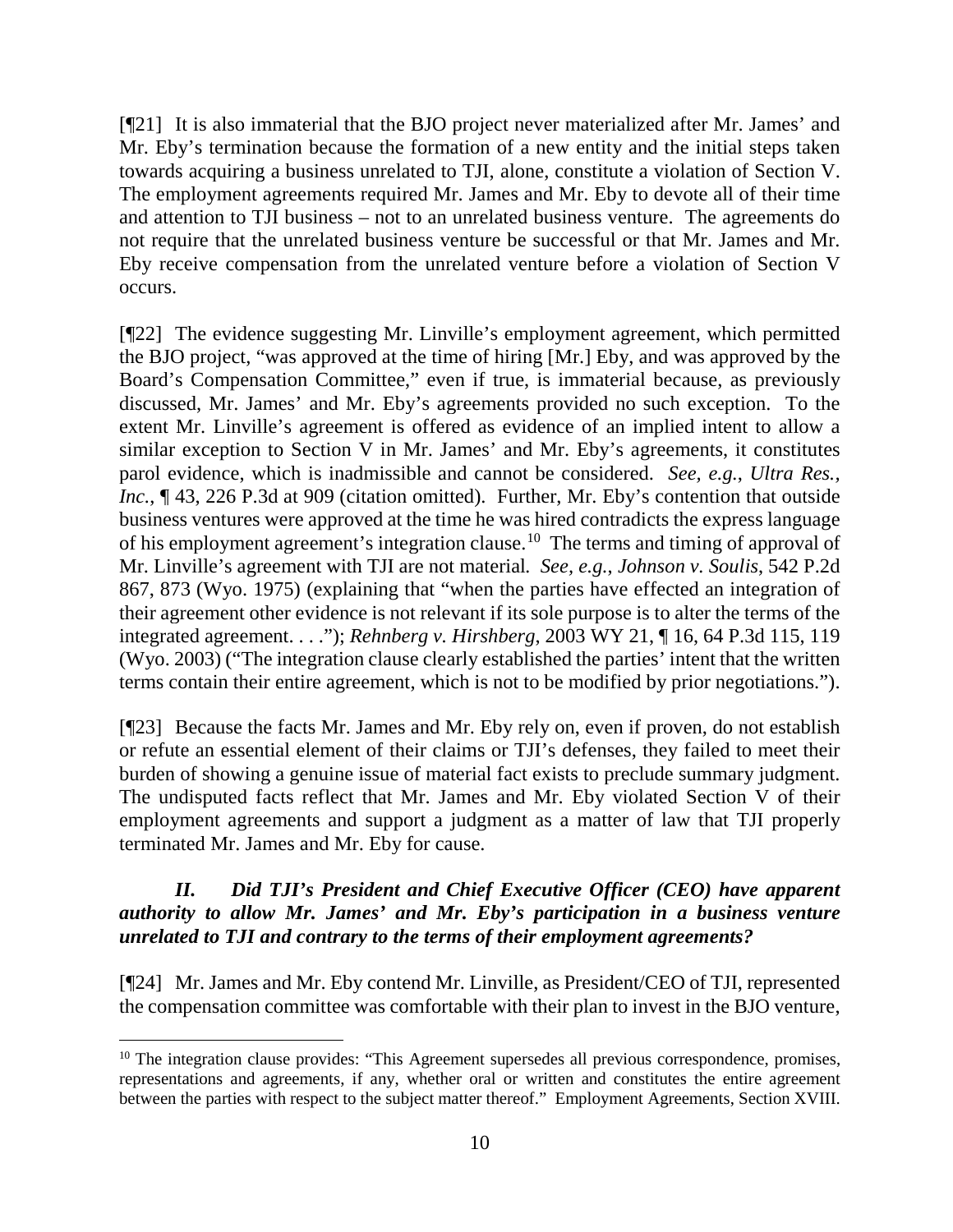and, therefore, authorized their participation in the BJO project. They argue the doctrine of apparent authority bound TJI to Mr. Linville's acts and, thus, TJI could not properly terminate Mr. James and Mr. Eby for cause relating to the BJO business venture.

[¶25] "Apparent authority is created when the principal holds the agent out as possessing the authority to bind the principal or when the principal allows the agent to claim such authority." *Cargill, Inc. v. Mountain Cement Co.*, 891 P.2d 57, 62 (Wyo. 1995) (citation omitted). A principal may be bound under a theory of apparent authority if a third party establishes "personal knowledge of, and reliance on, the apparent authority of the agent." *Id.* Apparent authority in agency cases is determined by a two-prong test requiring a third party to establish: "(1) the principal was responsible for the appearance of authority in the agent to conduct the transaction in question, and (2) the third party reasonably relied on the representations of the agent." *Id.* (citations and internal quotation marks omitted).

[¶26] Mr. James and Mr. Eby acknowledge their burden to establish that "TJI was responsible for the appearance of authority in Linville to conduct the transaction in question; and James and Eby reasonably relied on the representations of Linville." They contend the first prong of the two-part test is satisfied because Mr. Linville "was the highest ranking official of TJI." They further contend Mr. Linville's authority was reasonably inferred because he remained the CEO while also participating in the BJO project. However, Mr. James and Mr. Eby do not address whether they reasonably relied on Mr. Linville's representations.

[¶27] In contrast, TJI does not appear to dispute its responsibility for the appearance of Mr. Linville's authority, but instead asserts Mr. James and Mr. Eby cannot establish reasonable reliance as a matter of law because the employment agreements restrict their participation in other business ventures and require modifications be in writing and signed by both parties. TJI supports its position with our holding from *Loghry v. Unicover Corp.*, 927 P.2d 706 (Wyo. 1996), *abrogated on other grounds by Scherer Const., LLC v. Hedquist Const., Inc.*, 2001 WY 23, 18 P.3d 645 (Wyo. 2001).

[¶28] In *Loghry*, Unicover terminated the plaintiff's employment after she provided files to the vice president of Unicover's sister corporation (vice president) during the vice president's investigation of the plaintiff's supervisor. *Id.* at 708-09. The plaintiff provided the files after the vice president assured her she would not lose her job if she cooperated. *Id.* at 709.The plaintiff filed suit asserting promissory estoppel, *inter alia*. *Id.* The district court granted summary judgment, finding disclaimers contained in the employment documents defeated the promissory estoppel claim because only the president of Unicover could enter an employment agreement for a specified time and only the board of directors could waive or modify the conditions of employment. *Id.* at 709- 10. On appeal, we upheld the district court's order, explaining the written, at-will employment contract "eliminated the apparent authority of lower level employees to